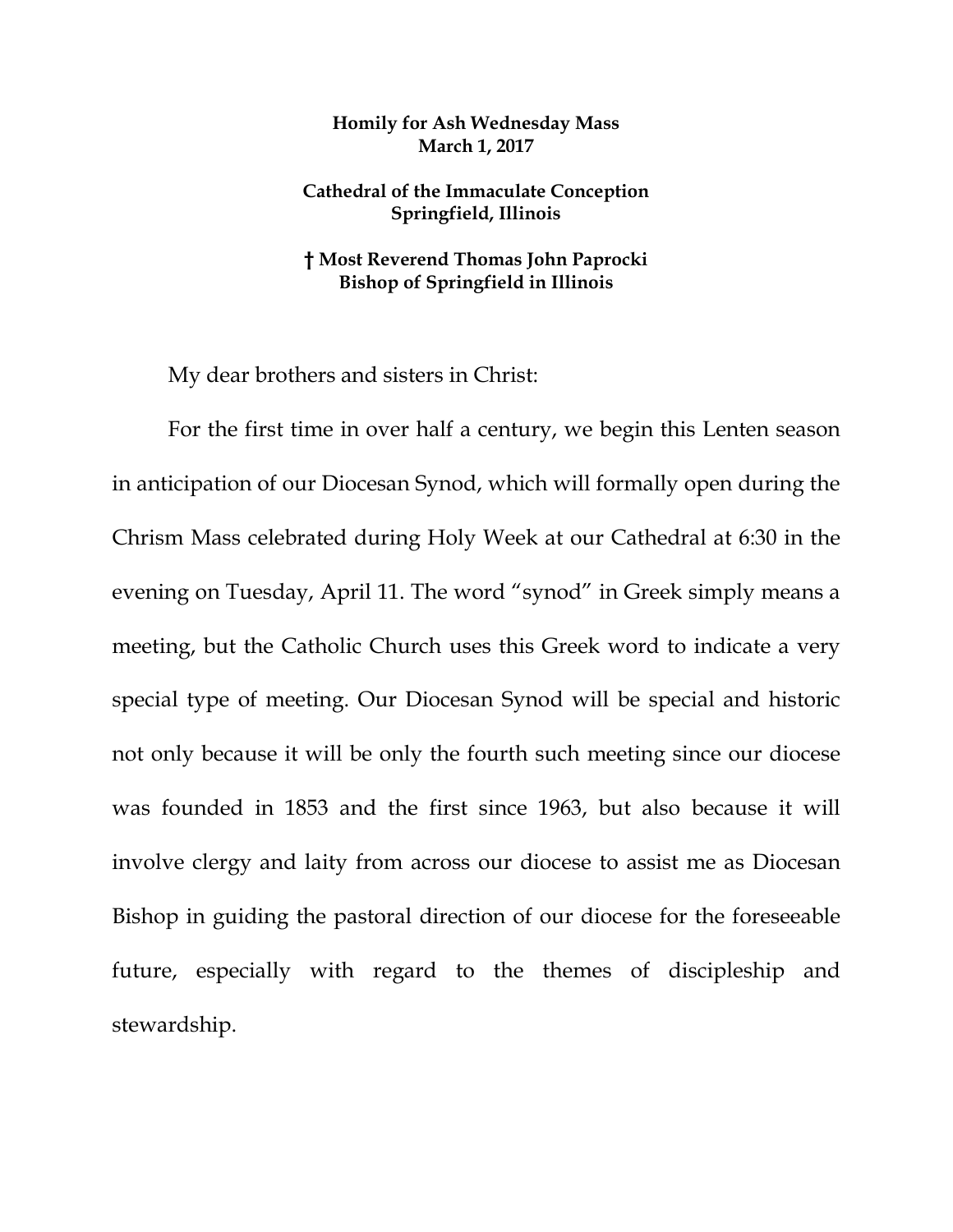May I suggest that in our spiritual practices during Lent this year we look into our own hearts to see how we are living the stewardship and discipleship way of life. In the Gospel passage for Ash Wednesday (Matthew 6:1-6, 16-18), Jesus gives a clear focus on the Lenten practices of almsgiving, prayer and fasting. The whole point of each of these practices is that God the Father "who sees what is hidden will repay you." The purpose of our Lenten observances is not to bring us human praise, but a heavenly reward. Almsgiving, prayer and fasting are designed to foster our relationship with God the Father as disciples of His son, Jesus, and as stewards of His creation.

By fasting, we limit our intake of food and drink to help us to be spiritually hungry and thirsty for God.

By praying, we engage in conversation with God to discern more clearly His will for us and strengthen our commitment to live in accord with His divine will.

By giving alms or gifts of charity as an act of virtue, we move beyond our self-centered desires to expand our generosity to embrace love of God and love of neighbor more fully.

The practices of fasting, praying and almsgiving have their greatest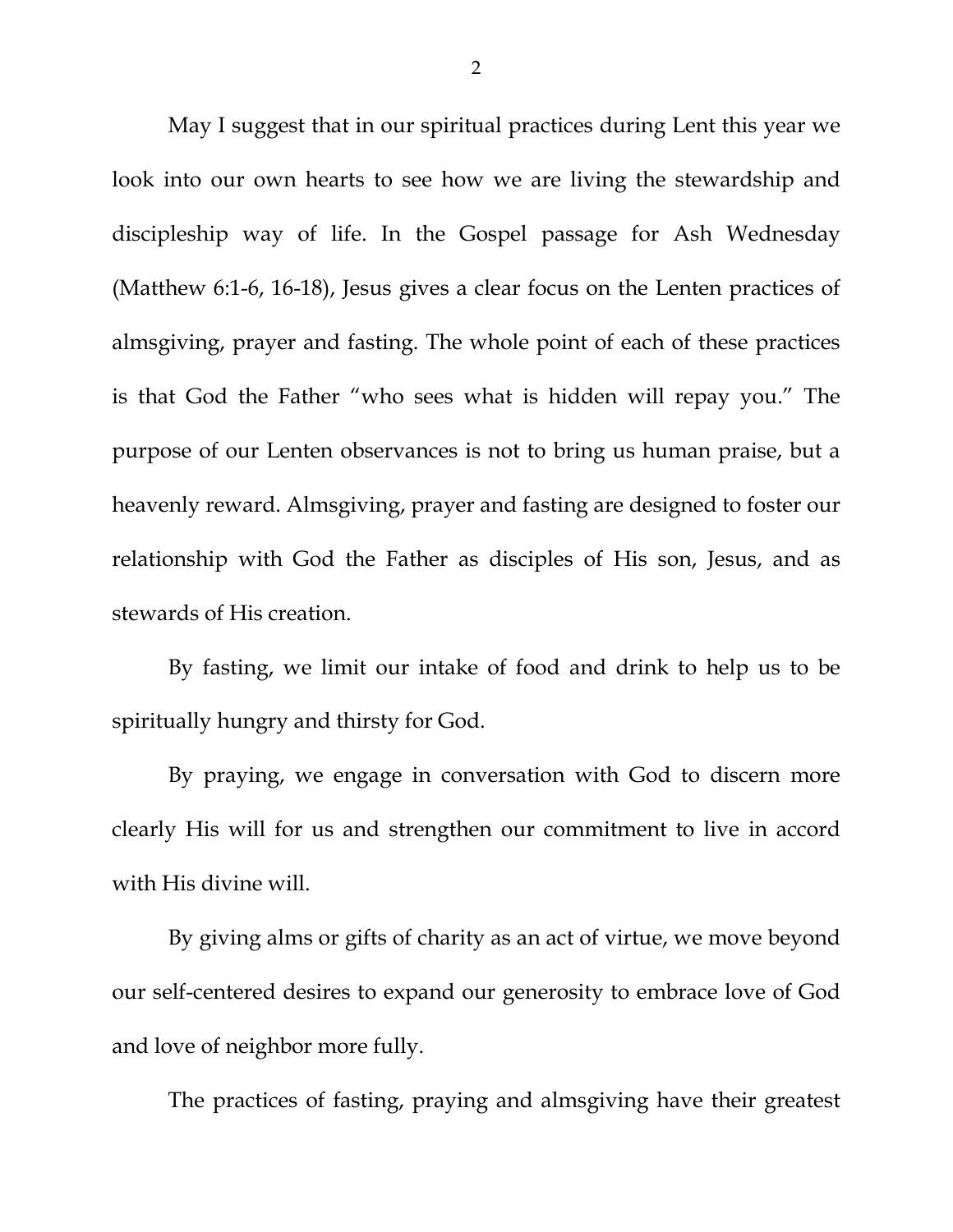effect on our spiritual well-being when they are done not out of obligation, but out of love, although a sense of duty is often a helpful starting point. Father Robert Spitzer, a Jesuit priest who speaks of the four levels of happiness, points out that we achieve true happiness when we move beyond level one happiness of pleasure-seeking and level two happiness of personal achievement, to the more fulfilling experiences of level three happiness of self-giving and level four happiness of union with God.

In this regard, I would like to look more closely at the happiness that comes from almsgiving. While it may seem more obvious how prayer and fasting foster a closer relationship with God, the connection between our use of money and our relationship with God may not be so clear to us. Yet our culture is so focused on finances and so dependent on money that we overlook a crucial component of our lives if we try to separate how we use our money from how we relate to God.

A recent study by Notre Dame's Catholic Social and Pastoral Research Initiative examined the relationship between spirituality and the use of money by Catholics in a report entitled, "Unleashing Catholic Generosity: Explaining the Catholic Giving Gap in the United States." This report compared Catholics' self-reported religious giving and philanthropy

3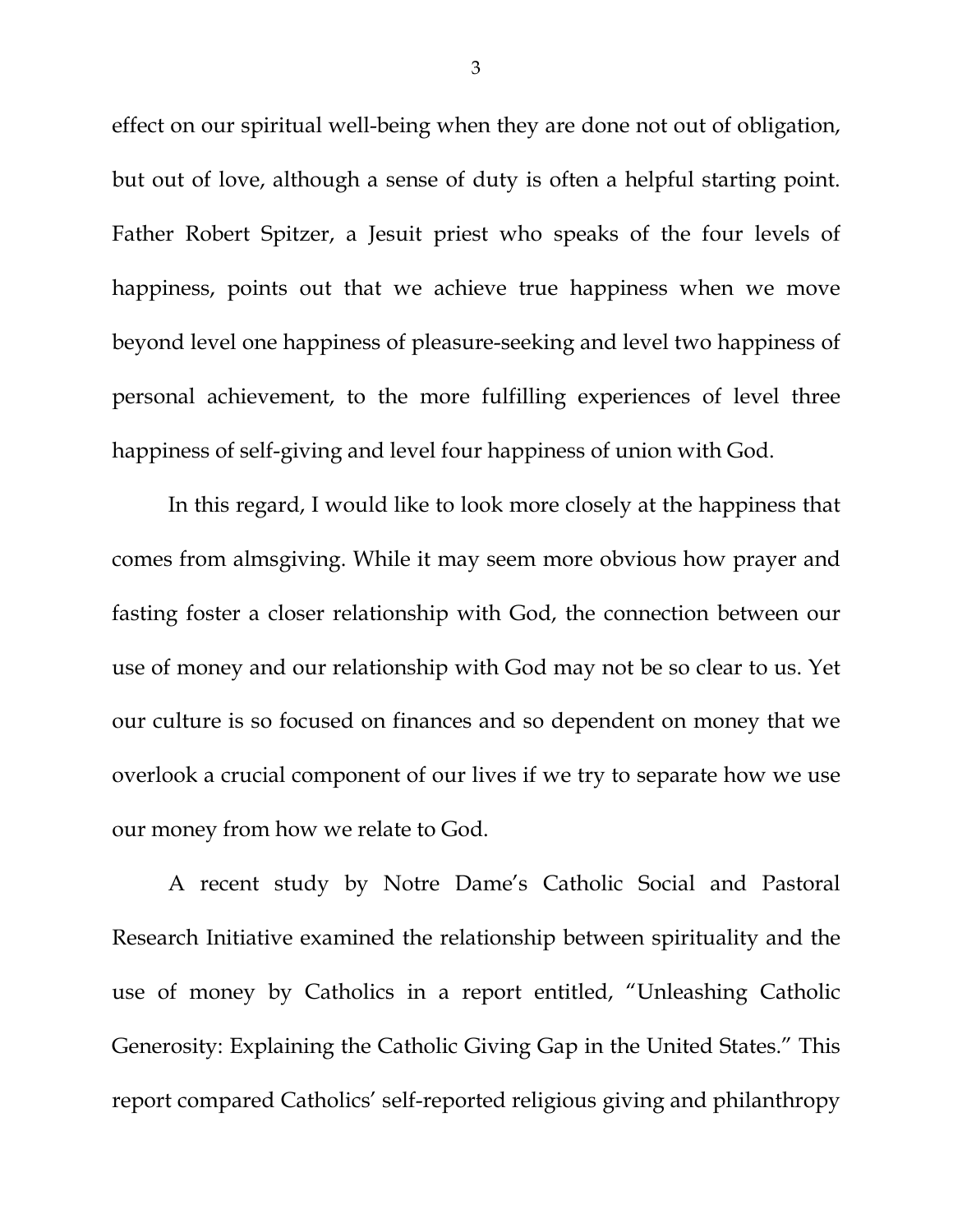with those of other religious groups, using a nationally representative survey of about 2,000 Americans conducted in 2010. The report showed that, on average, "Catholics are less generous in voluntary financial giving than other Christian groups in the United States." The report is not saying that Catholics are ungenerous, but seeks to understand "why some religious groups in the United States tend to be more generous than Catholics, and why some American Catholics are more generous than other Catholics."

In their analyses, the study found that the single most important factor explaining the gap between giving by Catholics as compared to other religious groups is what they called "a lack of spiritual engagement with money on the part of most American Catholics. Rather than seeing their use of money and possessions as a part of their spiritual life, as a part of Christian formation and faithfulness, American Catholics tend to compartmentalize, to separate money from matters of faith, to think that money and material possessions do not have much to do with spiritual or religious issues. Catholics who do engage with money as a spiritual matter and who see their money as ultimately God's, however, are much more financially generous, reducing the Catholic giving gap almost entirely."